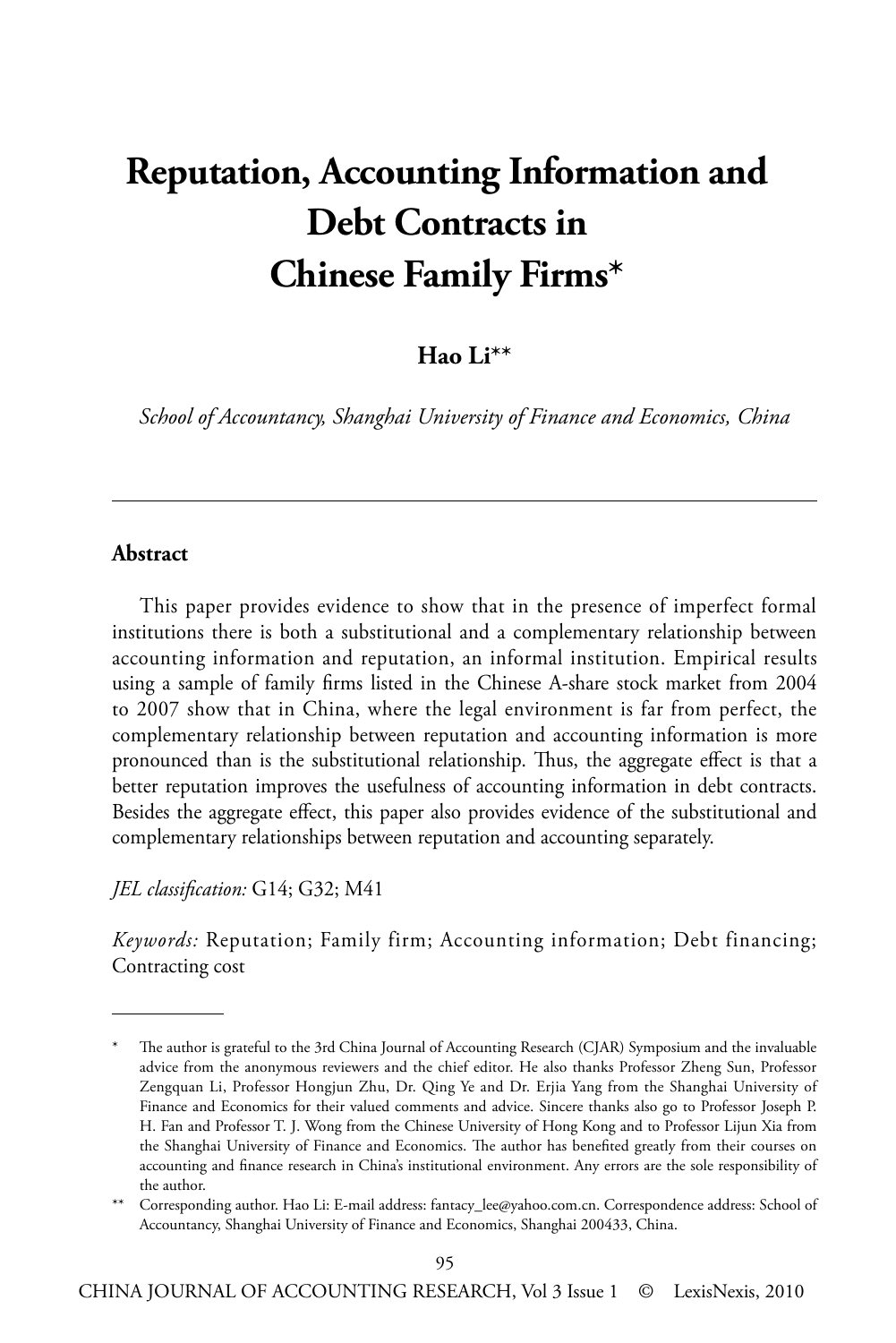#### **1. Introduction**

Coase (1937) shows that the costs of entering into and executing contracts and managing organizations, and these costs that are neglected by traditional microeconomic theory, can be employed to interpret the reasons for a firm's existence. He then extends these costs to form the concept of "transaction costs." In a world of positive transaction costs, the contracting parties will try to minimize (given constraints) contracting costs. Positive accounting theory (PAT), as formulated by Watts and Zimmerman and other researchers, views accounting as part of a set of efficient contracts that are agreed by the firm and its stakeholders (see Watts and Zimmerman (1986) for a summary of related PAT literature from the 1970s). The three major hypotheses proposed by PAT, namely, the bonus plan, debt contract and political cost hypotheses, are all based on the assumption that accounting information can reduce contracting costs. A natural question that arises is: What is the relationship between accounting information and the other institutional arrangements that can also reduce these costs?

The prior literature, much of which constitutes cross-country studies, has examined the relationship between accounting information and the other formal institutional arrangements that can also reduce contracting costs, such as legal origin, legal enforcement and public policies. Transaction cost economics, as established by Williamson (1979), however, argues that in reality the most common way to solve contract disputes is not through a formal institution, but rather through the informal institutions that are formed by repeated games among the transaction parties and are known as "private order" institutions. Informal institutions can also remedy some of the defects of formal institutions (Lin, 1994), and it is thus meaningful to examine them. Because of data collection difficulties (Sun *et al.*, 2005) and the problems of omitted variables and measurement bias (Gul, 2006), it is difficult for cross-country studies to examine the effects of informal institutions and the relationship between these institutions and accounting information. At the same time, informal institutions guarantee the self-enforcement of contracts and thus do not rely on any third party outside the contracting relationship such as the courts. In the face of imperfect formal institutions, transactions are more reliant on informal institutions. Hence, I expect it to be easier to observe the way in which informal institutions aid the enforcement of contracts. China, an emerging market, provides a unique setting for such an investigation.

Sun *et al.* (2006) show that the usefulness of accounting information in debt contracts is less pronounced in state-owned enterprises (SOEs) than in non-SOEs. After ruling out alternative explanations, they conclude that the government's reputation serves as guarantee that SOEs will repay their bank loans, thereby weakening the usefulness of accounting information. Reputation is a self-enforcing informal institution (Klein *et al.*, 1978; Williamson, 1979). It serves to render the present value of future gains when the contract is honored greater than that of current gains when it is breached. Reputation thus gives the contracting parties the incentive to honor the contract.